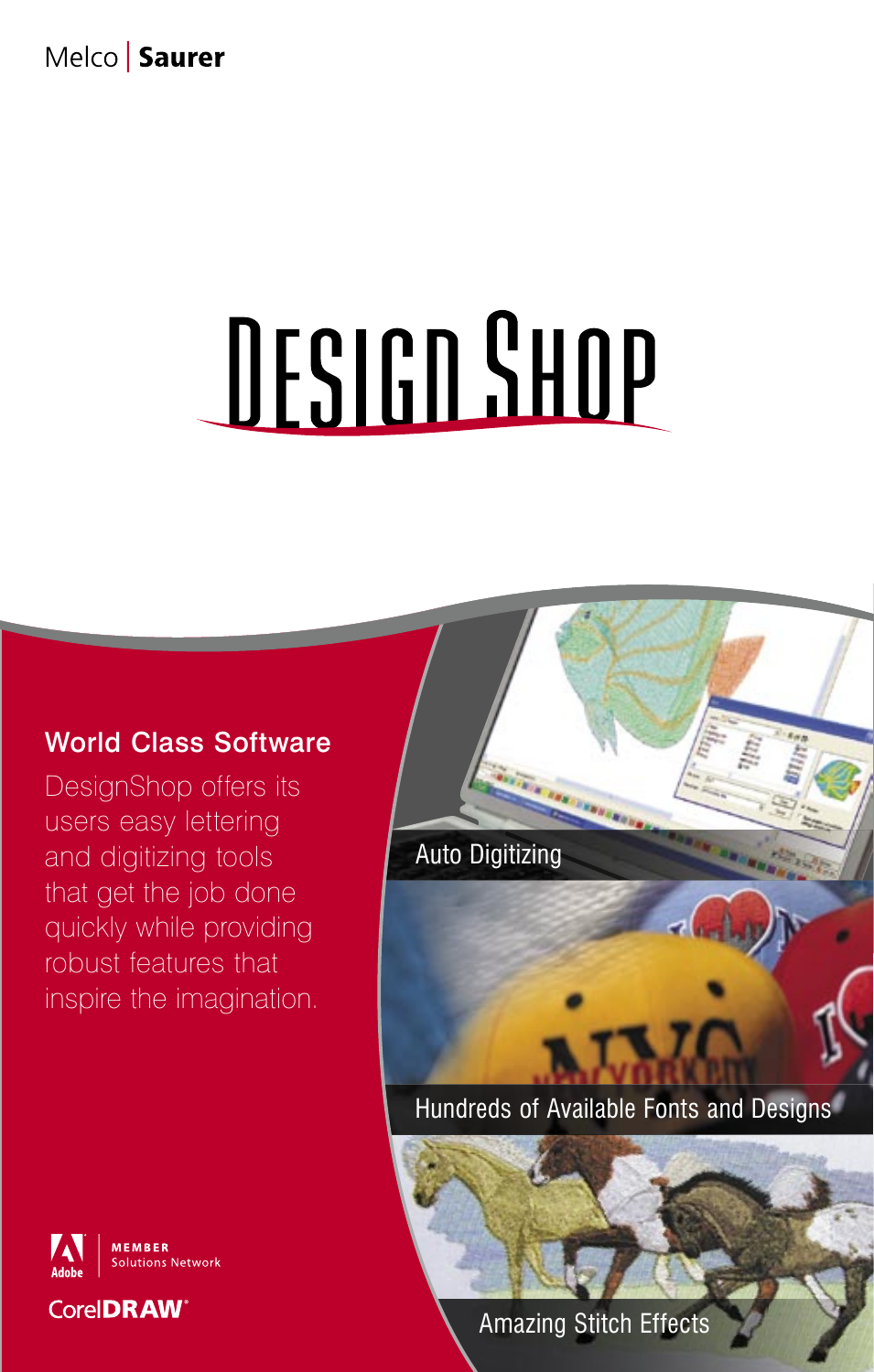#### **CPU**

#### • DesignShop,

- DesignShop Pro and
- ш. DesignShop Pro Plus:
- $\geq$ Pentium III, Pentium IV
- recommended
- **u** • DesignShop Lite:
- $\alpha$ Pentium II
- 

#### $\sigma$ **Operating System**

- **S Y S T E M R E Q U I R E M E N T SCPU** ш Microsoft Windows 2000  $\alpha$ or Microsoft Windows XP
- (Professional or Home)

#### ш **RAM**

- DesignShop,
- DesignShop Pro and
- DesignShop Pro Plus:
- Minimum 256 MB,
- 512+ MB recommended • DesignShop Lite:
- Minimum 128 MB, 256+ MB recommended

**Hard Drive**

1.5 gigabyte (GB) of available hard disk space

#### **Video**

Video card with 1024 x 768 resolution, 17" or larger monitor recommended

#### **CD**

CD-ROM or DVD drive

#### **Input Devices**

- Keyboard and Microsoft Mouse or compatible pointing device.
- Design-Shop or higher: three-button mouse

#### **Ports**

Parallel port or USB port for DesignShop security dongle

**Internet Browser** Explorer 5.0 or higher

# your digitizing! em**power**

#### DesignShop is the most productive embroidery design software ever

You can do it all with DesignShop. It's one of the easiest embroidery software programs to learn and use, yet it has more advanced features than any other program. DesignShop lets you quickly transform art -work and letter ing to high quality embroidery.

DesignShop is Microsoft ® Windows-based, so the familiar format makes it easy to use. If you've never used an embroidery software, you'll find that you can quickly produce readyto-embroider designs. And you can go on to discover the wealth of powerful features within DesignShop.

Melco Embroidery Systems invented the digital design for the embroidery industry over 30 years ago and has remained a leader in embroidery software capabilities ever since. From the original EDS Epicor to today's enhanced DesignShop , Melco continues to be the preferred choice of professional embroiderers .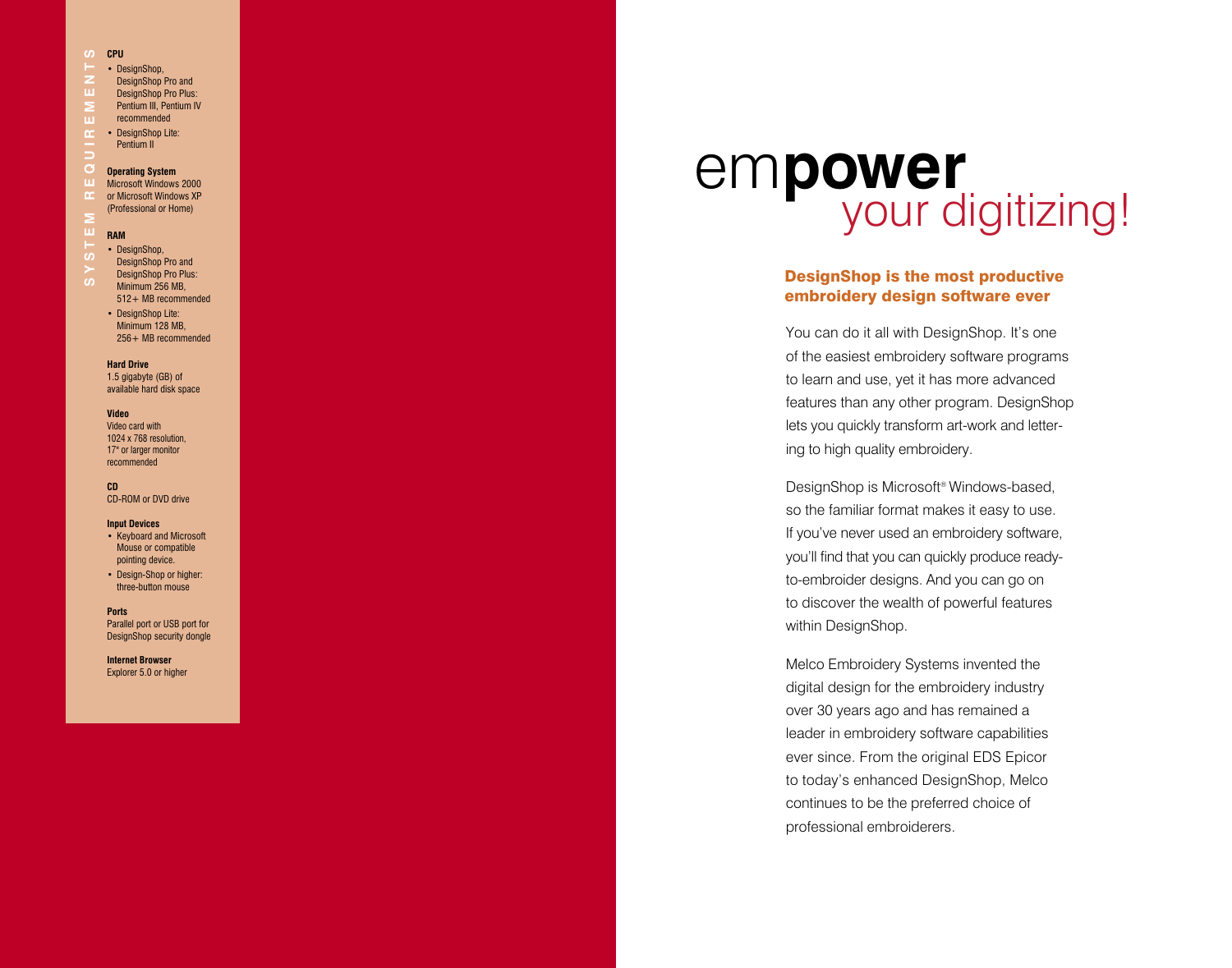# DesignShop gives you all the **power tools** Loaded with **bold new features**,

Convert nearly any piece of artwork into digital embroidery files with ease. DesignShop has powerful vector capabilities that perform quick conversion-tostitches with the ability to customize. You can also change stitches to vector files on-screen without using another program or switching to another screen.

> **No more hassles with lettering!** DesignShop takes lettering

to the next level with features like control point editing, expanded stitch editing and automatic borders. DesignShop features sophisticated lettering capabilities for all embroidery alphabets as well as true type conversions. You can even create your own alphabets.

#### **Scale, rotate, align, group and revise your design at the click of the mouse.**

DesignShop features the latest editing tools, plus advanced expanded stitch editing, auto sequence, auto lock stitch editing and many more.



**What you see on screen is what you get with your embroidery.** DesignShop allows you to work in various view modes to see stitches, colors and final output simulations. The screen/project view gives you a pre-embroidery look at the finished product. DesignShop also has a unique appliqué feature (the first in the industry) that lets you display the appliqué pieces in a fabric on-screen for a realistic view of the complete design.

**Send your designs directly to your embroidery machine**, then watch as it sews the highest-quality designs based on your DesignShop input.

#### **All New — Bar Code Creation**

Now you can easily create design information that can be scanned directly into your AMAYA XT using a bar code scanner. This new feature includes:

- Operators can use with no computer experience
- Create tomorrows work today
- Never reprogram the same design again
- And much more

#### Exclusive!

**Enhanced Vector Conversion** Level: *DesignShop Pro Plus*

- Automatically opens a vector in wireframe
- Convert stitches to vector or vector to stitches on screen
- Read in .ai (ver.2-8), save out as .eps
- Convert to Bezier in a graphics
- program that uses Bezier curves • Copy any design in Adobe or Corel Draw programs and paste it into DesignShop where it can be automatically converted into

#### Exclusive!

an embroidery file.

**Custom Fills** Level: *DesignShop Pro Plus, limited in Pro*

- Customize any fill by adding a single shape or many shapes once or custom repeat
- Allows these shapes to be satin, fills holes, or user defined splits

#### Exclusive! **Appliqué Tool**

- Level: *DesignShop Pro Plus* • Allows parts or whole designs or graphics to be converted into appliqué
- Shows material layers in appliqué
- Provides a cut line export for cutters
- Includes a property page

### **User Defined Alphabets**

Level: *DesignShop Pro Plus*

- Allows an alphabet to be edited and saved or a new alphabet to be punched and used. • Allows a new punched alphabet to be exported and integrated into
- DesignShop (does not include serialized alphabets)

#### **Drop Shadow Effect**  Level: *DesignShop Pro Plus*

• Add a drop shadow to any element or design

#### **Stitch Direction Lines**

Level: *DesignShop Pro and Pro Plus* • Switch between wireframe points and stitch direction lines to set the direction of the stitches

#### **Cross Stitch**

- Level: *DesignShop Pro Plus* • Change a graphic into a cross stitch design
- Allows manual punching of cross stitch

#### **Edge Fill**

Level: *DesignShop Pro Plus* • This is a stitch type that will follow the contour of the object.

### **Custom Shapes/ Custom Design**

- Level: *DesignShop Pro Plus* • Save a shape (stitch or vector) for future use
- Save and use an entire design

#### **Design Database** Level: *All*

- Conveniently stores design infor mation in a user-friendly database
- **Templates/Step and Repeat**
- Level: *DesignShop and higher*
- Make a template from a step and repeat design

#### **Group Names/ Step and Repeat**

Level: *DesignShop and higher*

step and repeat

#### **Advanced Copy/Paste**

- 
- copied then pasted at different sizes and angles

#### **Photo Fill**

Level: *DesignShop Pro Plus*

• Automatically converts a photo into stitches

Intuitive interface and familiar Windows environment make DesignShop easy to operate.

#### **Stitch Estimator**

- Level: *DesignShop Pro and Pro Plus*
- Gives a quick estimate of how many stitches are in the design
- Automatically calculates the cost
- Allows global stitch count adjust ments according to the pricing parameters

#### **Element Numbering**

- Level: *DesignShop and higher*
- Provides a numeric reference for elements, which will help the user reference where an element is in the design

#### **Larger Enter and Exit Point Symbols**

Level: *DesignShop and higher*

• Easy view of entry points and exit points on elements of a design and also shows last stitch on prior element

#### **Enhanced True Type Font Converter**

Level: *DesignShop and higher*

• Improved true type font conver sion, especially with small lettering

#### **AMAYA Color Sequence Ability**  Level: *All*

• Allows DesignShop to set up color sequence for the AMAYA embroidery machine

# • Allows group names to work with

Level: DesignShop Pro and Pro Plus

• Allows for an element to be



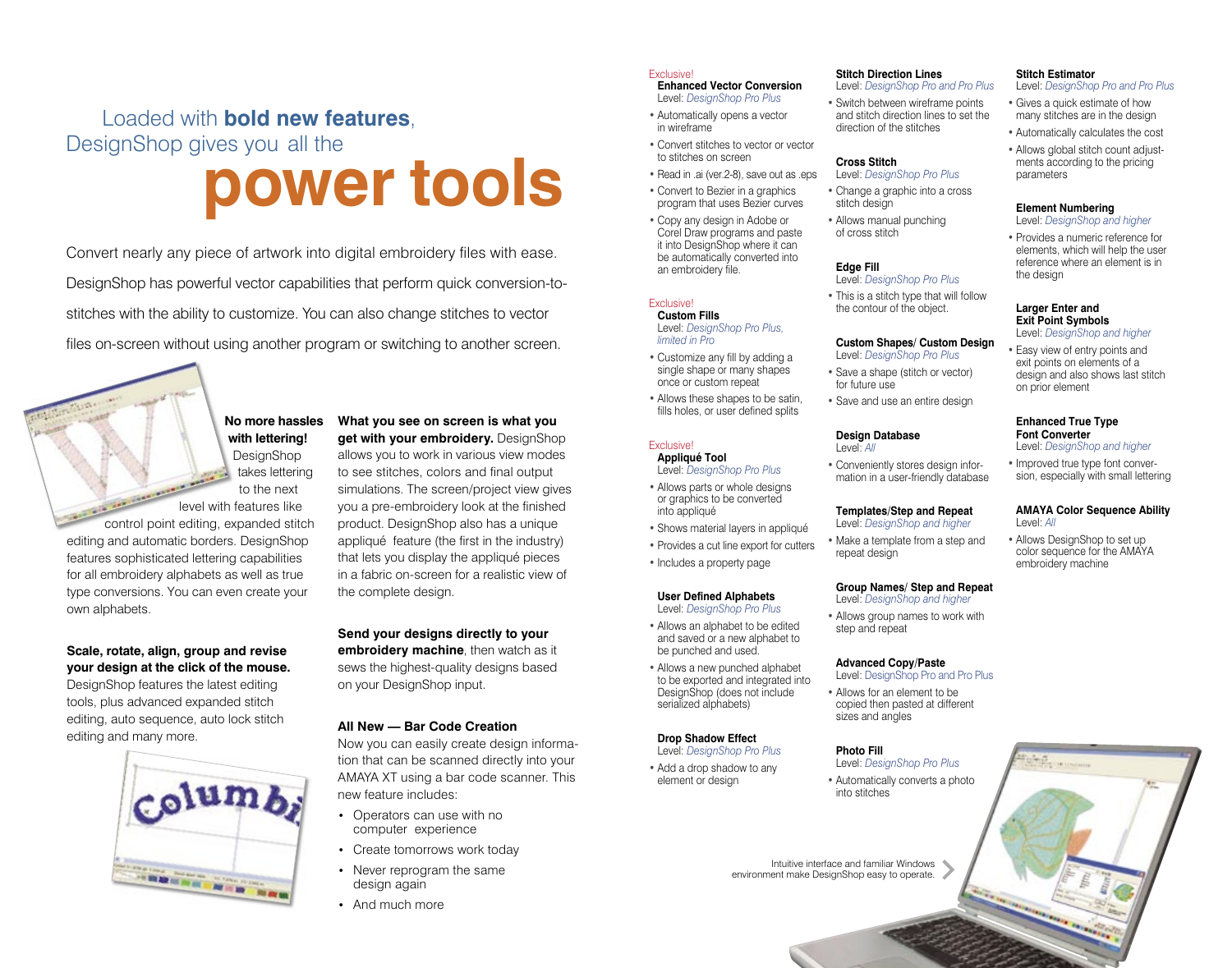# **features**

#### **DISPLAY**

|                                                                                           | PRO+ | PRO | DS | Lite |
|-------------------------------------------------------------------------------------------|------|-----|----|------|
| New!<br>Element numbering                                                                 |      |     |    |      |
| New! Enter and exit point symbols<br>increased in size                                    |      |     |    |      |
| Color mapping                                                                             |      |     |    |      |
| Custom hoop selections                                                                    |      |     |    |      |
| Show tie-in/tie-off stitches                                                              |      |     |    |      |
| Show stitches in 3d                                                                       |      |     |    |      |
| User defined hot keys                                                                     |      |     |    |      |
| Unlimited undo/redo                                                                       |      |     |    |      |
| Graphical zoom in and out                                                                 |      |     |    |      |
| Automatic pan and scrollbars                                                              |      |     |    |      |
| Show/hide stitches, wireframe points lines,<br>connectors, entry/exit points and elements |      |     |    |      |
| Print: Design, status, note, company logo                                                 |      |     |    |      |
| Drawing speeds (slow to fast redraw)                                                      |      |     |    |      |
| Project tree                                                                              |      |     |    |      |
| Layer by color                                                                            |      |     |    |      |
| Color palette and navigator                                                               |      |     |    |      |
| Units of measure (English, metric, points)                                                |      |     |    |      |
| Display embroidery hoops for<br>commercial machines                                       |      |     |    |      |
| Design status: Width, height, stitch counts,<br>color changes, stitches by color          |      |     |    |      |
|                                                                                           |      |     |    |      |



|  | TERIN |  |  |
|--|-------|--|--|
|  |       |  |  |

|                                                                                                                                               | <b>PRO+</b> | PR <sub>0</sub> | DS | Lite |
|-----------------------------------------------------------------------------------------------------------------------------------------------|-------------|-----------------|----|------|
| New! Group Names/ Step and Repeat                                                                                                             |             |                 |    |      |
| New! User Defined Alphabets                                                                                                                   |             |                 |    |      |
| New! Enhanced true type font converter                                                                                                        |             |                 |    |      |
| Control point editing                                                                                                                         | e           |                 |    |      |
| Expanded stitch editing                                                                                                                       |             |                 |    |      |
| Display alphabet code sheets                                                                                                                  |             |                 |    |      |
| Automatic borders<br>• Satin or walk/bean stitch<br>· Density/column width adjust<br>· Automatic underlays<br>· Color changes/border sequence |             |                 |    |      |
| Baseline features: Arc, straight, custom,<br>pennant bridge, perspective, vertical                                                            |             |                 |    |      |
| Scale, rotate and slant individual letters                                                                                                    |             |                 |    |      |
| On-screen lettering                                                                                                                           |             |                 |    |      |
| Lettering properties simplified                                                                                                               |             |                 |    |      |
| 136 Alphabets: (86 for DS Lite)<br>Multi-color, Symbol, Monogramming                                                                          |             |                 |    |      |
| Change height, width and slant                                                                                                                |             |                 |    |      |
| Trim/color changes between letters                                                                                                            |             |                 |    |      |
| Closest, bottom or as digitized connections                                                                                                   |             |                 |    |      |
| Scale, rotate and slant lettering elements                                                                                                    |             |                 |    |      |
| Group names                                                                                                                                   |             |                 |    |      |
| Automatic conversion of True Type fonts                                                                                                       |             |                 |    |      |
| Font (alphabet) preview                                                                                                                       |             |                 |    |      |
| Automatic fabric adjustment                                                                                                                   |             |                 |    |      |
| Automatic underlays                                                                                                                           |             |                 |    |      |
| Change letter stitch order (center out,<br>right to left, left to right)                                                                      |             |                 |    |      |
| Change line stitch order (top to bottom,<br>line wrapping, bottom up)                                                                         |             |                 |    |      |
|                                                                                                                                               |             |                 |    |      |

# Choose from 4 levels, upgrade at **any time!**

#### DesignShop Pro+

#### Everything you need for professional-quality digitizing, lettering, editing and sizing. Full-featured design software including vector graphics.

#### DesignShop Pro Complete digitizing,

lettering, editing and sizing capabilities with auto digitizing. Full scale lettering, editing and sizing with basic digitizing. Ideal for embroiderers who want basic-toadvanced capabilities.

**DesignShop** 

#### DesignShop Lite

Affordable lettering capabilities for the beginner and enthusiast.



#### **EDITING**

|                                             | PRO+ | PR <sub>0</sub> | DS | Lite |
|---------------------------------------------|------|-----------------|----|------|
| New!<br>Stitch direction lines              |      |                 |    |      |
| Advanced expanded stitch editing            |      |                 |    |      |
| X, Y pull compensation                      |      |                 |    |      |
| Auto sequence                               |      |                 |    |      |
| Automatic lock stitch editing               |      |                 |    |      |
| Capped and mitered corners                  |      |                 |    |      |
| Insert, delete move and change input points |      |                 |    |      |
| Change element type and parameters          |      |                 |    |      |
| Group/ungroup and search                    |      |                 |    |      |
| Scale and rotate                            |      |                 |    |      |
| Cut, copy, paste and duplicate              |      |                 |    |      |
| Step and repeat/ Group names                |      |                 |    |      |
| Automatic underlay and density controls     |      |                 |    |      |
| Alignment tools                             |      |                 |    |      |

#### **DIGITIZING**

|                                                                                                 | PRO+ | <b>PRO</b> | DS | Lite |
|-------------------------------------------------------------------------------------------------|------|------------|----|------|
| New! Templates & Step and Repeat                                                                |      |            |    |      |
| New! Custom fills (limited in Pro)                                                              |      |            |    |      |
| New! Advanced copy/paste                                                                        |      |            |    |      |
| New! Appliqué tool                                                                              |      |            |    |      |
| New! Shadow Effect                                                                              |      |            |    |      |
| New! Custom shapes/ Custom design                                                               |      |            |    |      |
| New! Edge fill                                                                                  |      |            |    |      |
| New! Cross Stitch                                                                               |      |            |    |      |
| Quick change digitizing tools                                                                   |      |            |    |      |
| Auto Vector Digitizing (.cdr v2-9, .ai v2-8,<br>.dxf, .eps, .wmf, .emf, .pcx, .bmp, .tif, .jpg) |      |            |    |      |
| Auto digitizing (.pcx, .bmp, .tif and .jpg)                                                     |      |            |    |      |
| Stitch graphic region                                                                           |      |            |    |      |
| On-screen digitizing                                                                            |      |            |    |      |
| Wave and double wave                                                                            |      |            |    |      |
| Trapunto effects                                                                                |      |            |    |      |
| Stock pattern fills                                                                             |      |            |    |      |
| User defined pattern fills                                                                      |      |            |    |      |
| Decorative stitch                                                                               |      |            |    |      |
| Blending (custom densities)                                                                     |      |            |    |      |
| Random edge                                                                                     |      |            |    |      |
| Auto Shapes (circle, ring, star, rectangle)                                                     |      |            |    |      |
|                                                                                                 |      |            |    |      |
|                                                                                                 |      |            |    |      |

#### **GRAPHICS**

|  |                                                                    | <b>PRO+</b> | PR <sub>0</sub> | DS | Lite |
|--|--------------------------------------------------------------------|-------------|-----------------|----|------|
|  | New! Enhanced Vector Conversion                                    |             |                 |    |      |
|  | New! Photo Fill                                                    |             |                 |    |      |
|  | Read vector file types<br>$(cdr v2-9, aiv2-9, dxf, eps, wmf, emf)$ |             |                 |    |      |
|  | Save embroidery files to vector .emf                               |             |                 |    |      |
|  | Copy .ofm files to a graphics program                              |             |                 |    |      |
|  | Vector line and fill shapes                                        |             |                 |    |      |
|  | Convert graphic to vector objects                                  |             |                 |    |      |
|  | Scale/Rotate graphics by 1 degree increments                       |             |                 |    |      |
|  | Auto sequencing                                                    |             |                 |    |      |
|  | Minimum color changes                                              |             |                 |    |      |
|  | Read .bmp files                                                    |             |                 |    |      |
|  | Scan images                                                        |             |                 |    |      |
|  | Image clean up and filtering                                       |             |                 |    |      |
|  | Read/Write: .pcx, .tif and .jpg files                              |             |                 |    |      |
|  | Write: .pcx, .tif and .jpg files                                   |             |                 |    |      |
|  |                                                                    |             |                 |    |      |

### **...AND MUCH MORE**

|                                             | PRO+ | <b>PRO</b> | DS | Lite |
|---------------------------------------------|------|------------|----|------|
| New!<br>AMAYA color sequence ability        |      |            |    |      |
| New!<br>Design Database                     |      |            |    |      |
| New!<br>Design Processor                    |      |            |    |      |
| <b>Newl</b><br><b>Stitch Estimator</b>      |      |            |    |      |
| Direct link from DesignShop to AMAYA        |      |            |    |      |
| Additional formats (.pat, .gnc, .emd, .shv) |      |            |    |      |
| USB compatible security device              |      |            |    |      |
| Classroom training                          |      |            |    |      |
| Open/Save to commercial<br>and home formats |      |            |    |      |
| $500+$ stock designs (50 for DS Lite)       |      |            |    |      |